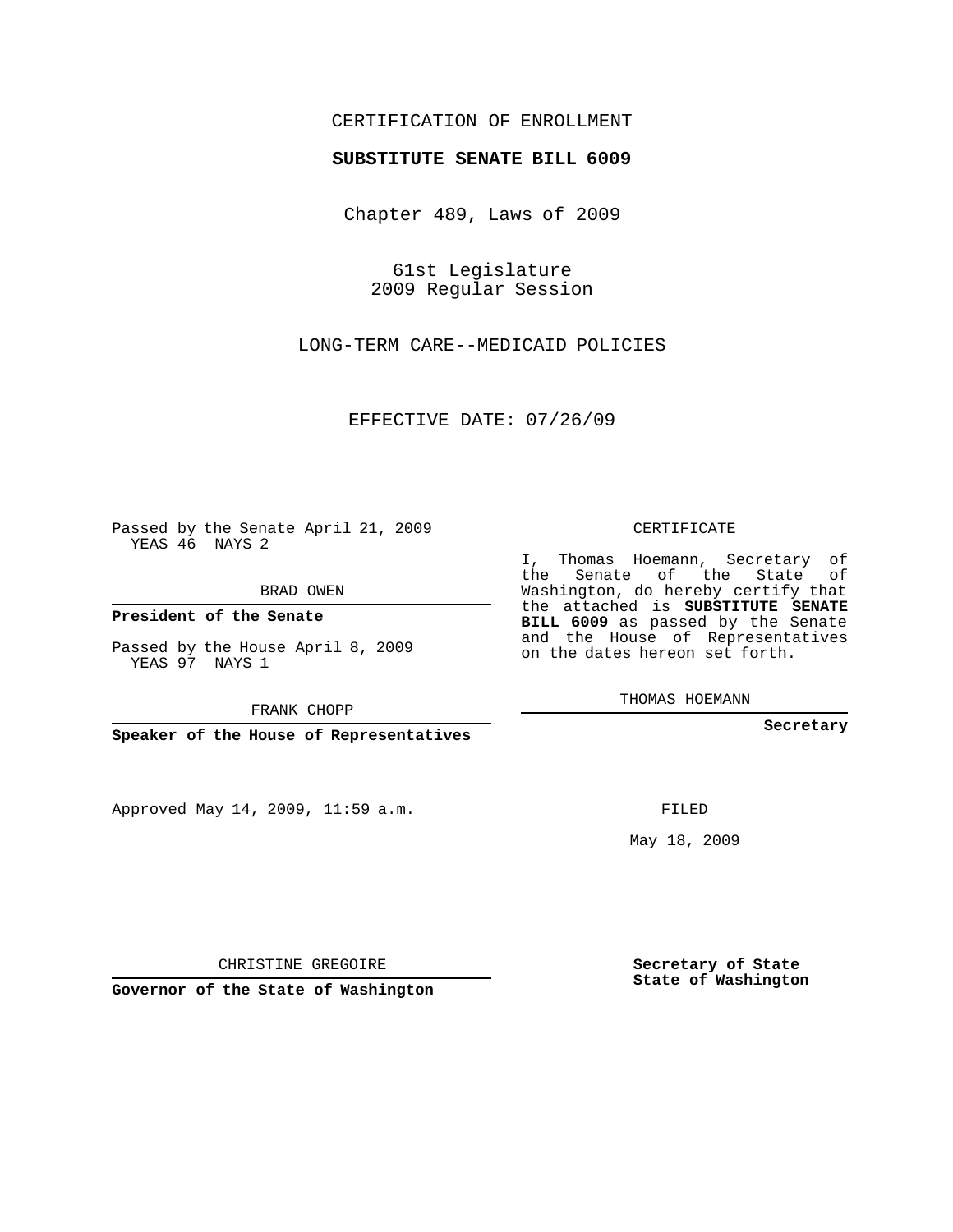## **SUBSTITUTE SENATE BILL 6009** \_\_\_\_\_\_\_\_\_\_\_\_\_\_\_\_\_\_\_\_\_\_\_\_\_\_\_\_\_\_\_\_\_\_\_\_\_\_\_\_\_\_\_\_\_

\_\_\_\_\_\_\_\_\_\_\_\_\_\_\_\_\_\_\_\_\_\_\_\_\_\_\_\_\_\_\_\_\_\_\_\_\_\_\_\_\_\_\_\_\_

AS AMENDED BY THE HOUSE

Passed Legislature - 2009 Regular Session

# **State of Washington 61st Legislature 2009 Regular Session**

**By** Senate Health & Long-Term Care (originally sponsored by Senators Keiser, Kastama, and Fairley)

READ FIRST TIME 02/25/09.

 AN ACT Relating to the protection of residents of long-term care facilities; and adding a new section to chapter 70.129 RCW.

BE IT ENACTED BY THE LEGISLATURE OF THE STATE OF WASHINGTON:

 NEW SECTION. **Sec. 1.** A new section is added to chapter 70.129 RCW to read as follows:

 (1) A long-term care facility must fully disclose to residents the facility's policy on accepting medicaid as a payment source. The policy shall clearly state the circumstances under which the facility provides care for medicaid eligible residents and for residents who may later become eligible for medicaid.

 (2) The policy under this section must be provided to residents orally and in writing prior to admission, in a language that the resident or the resident's representative understands. The written policy must be in type font no smaller than fourteen point and written on a page that is separate from other documents. The policy must be signed and dated by the resident or the resident's representative, if the resident lacks capacity. The facility must retain a copy of the